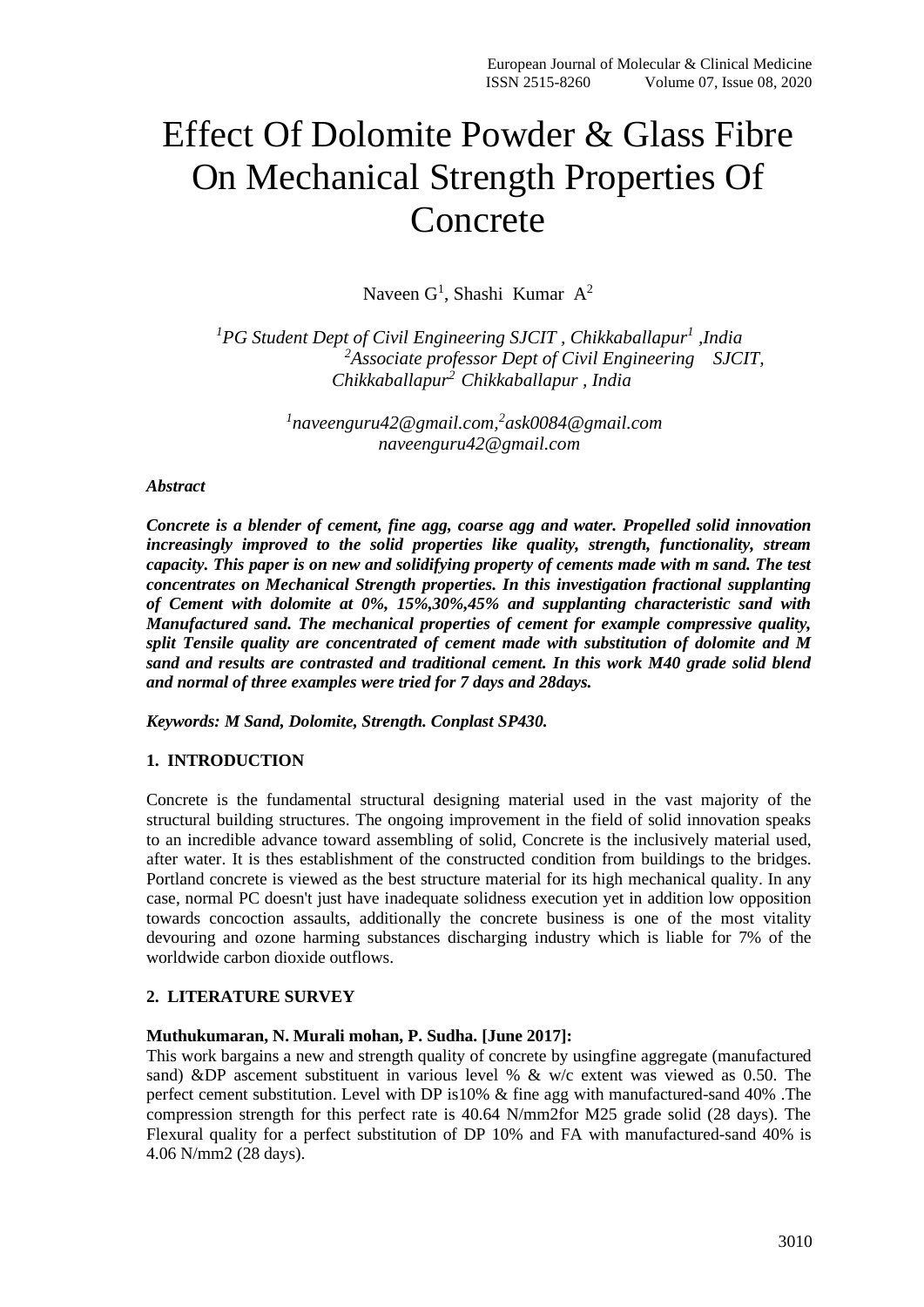#### **Pramod Dhamne, Dr.P. B. Nagarnaik [ Mar-Apr 2019]**:

In this investigation a swap material for concrete M30 grade cement and its examples were made by supplanting 0, 5, 1& 20% of concrete by DP .The Mechanical strength properties of the models were foundon the seventh  $\&$  28th days. Perfect substituent level of dolomite was resolved. For the preliminary standard mm cubes of concrete & 150mm dia & 300mm sizecylinders were casted using M30 evaluation ofcement. The compressive quality and split elasticity of cubes (46.37N/mm2) and chambers (3.51 N/mm2) are steadily expanded with including of dolomite powder 10% superseded.

# **Preethi G , Prince Arulraj G [April 2015] :**

This experimental work determines the opportunity of use ofDP as a partial substituenting radiant to set. The substituent rates endeavouredvarious from 0 to 25% in 5% intervals by weight of cement. The mechanicalcharacteristics of concrete grows with substituent of DP with cement which increases the compressive, split, bendingcharacteristics of concrete . Grade of cement used is M20 & W/C utilized was 0.48. The strength was found on seventhandtwenty eighth day. The 3d square compressive nature of concrete was directed by coordinating test of standard size shapemodel. A cylinder was choose to determine split strength. Beams of standard size were madeto choose the quality of flexure.

## **3. Objectives**

- To identify compressive quality and split tensile strength of concrete of M40 grade concrete for 7 days and 28 days with manufactuerd-sand as fine aggregate and dolomite as cement replacement materials by 0%, 15%, 30%, 45% respectively.
- The strength of concrete is investigated by adding 2% of Glass fibres for the concrete with dolomite for each mix.
- To achieve the strength upto 40 MPA by selecting exact slump w/c ratio  $0.42 \&$  mix design mixes @ normal curing temperature.
- Proper evidence will be provided for dolomite replacement achieves more strength than that of target strength.

#### **4. Properties of Materials**

The mix designed was for concrete as per IS 10262-2009

- **Cement:** In the present experimental studies, 53 grade of sagar cement was used confirming to IS 8112-1989 was used and the sample of cement was tested as per IS-4031-1988 and IS 269-1976.
- **Fine Aggregate:** In the current work, sand (nearby Manufactured sand) was utilized as fine aggregate with a modulus of fineness of 2.35  $\&$  specific gravity of 2.65. Fine total is named zone II according to IS2386 (I, III), 1963
- **Coarse aggregate:** For the exploratory work, locally accessible squashed stone totals of size 20mm and 12.5mm were used the various tests were done on the totals according to IS 2386- 1988 section III.
- **Dolomite Powder:** Dolomite is a regular stone molding mineral. It is a synthetic structure of calcium magnesium carbonate . It is a basic section of the sedimentary material also known as dolostone & the variable material known as marble of dolomitic.
- **Glass fibre:** Glass fiber additionally called fiberglass. It is material produced byamazingly filaments of glass.
- **High performance superplasticising admixture : CONPLAST SP430**The super plasticizers was brought from Bangalore
- **Water**:Consumable water was used for the undertaking work and which is liberated from chloride.

#### **5. METHODOLOGY**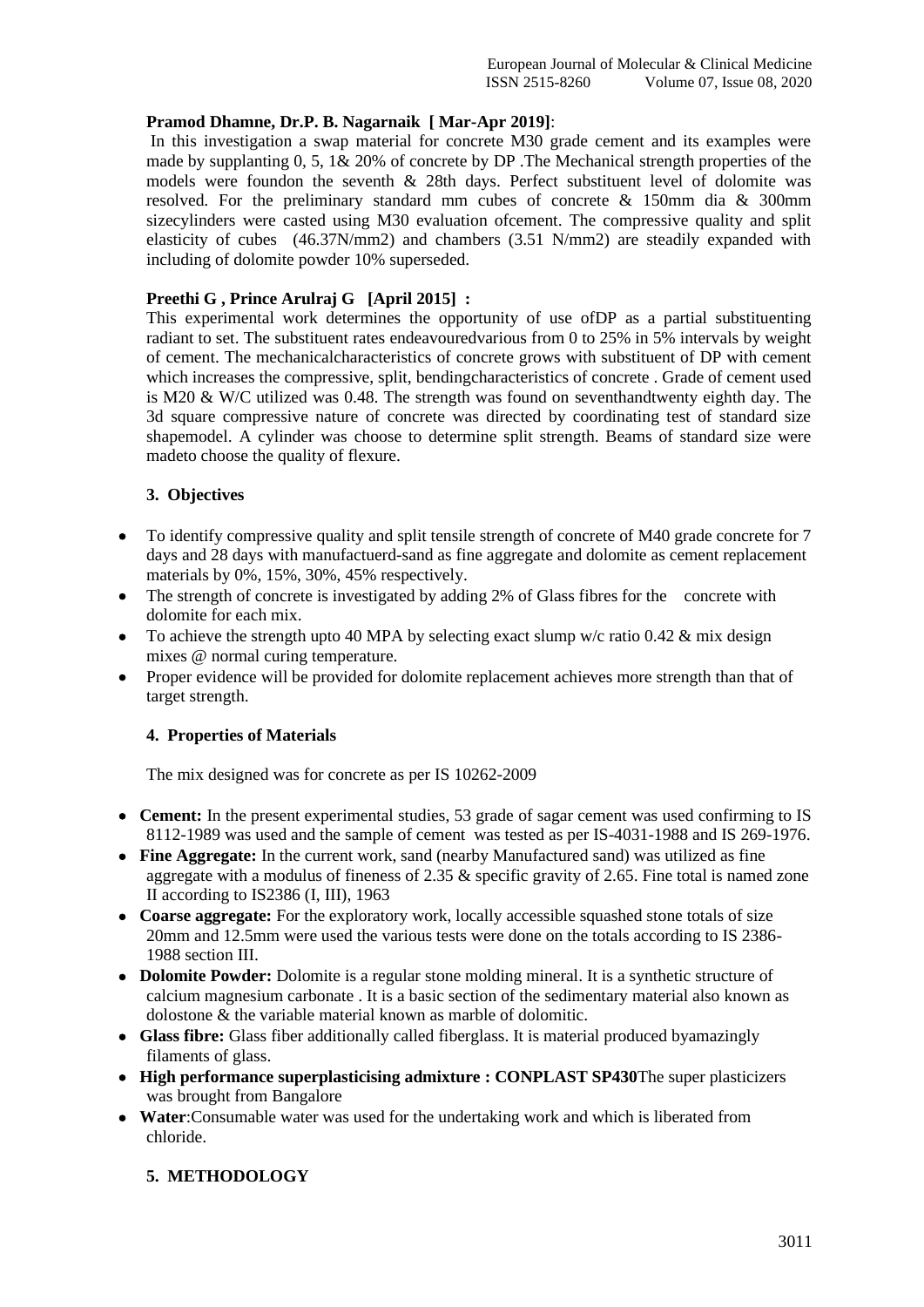Present Project Focused on both concretes of fresh and hardenewith addition of Dolomite powder to the mix to determine strength properties of concrete. From the test results the concrete mix design prepared according toIS 10262-2009 for concrete grade mix M40.They are added separately into the conventional concrete by the dosages between 0 % to 45%The fresh properties of concrete is examined using slump test and Hardened Property determined by compressive strength of Acrylic modified concrete is to be studied at 7 and 28 days and compared with the conventional concrete.

# • **Slump Test***:*

The form for slump flow test is a frustum of a cone, 300mm of stature. The base is 200mm in width and it has a little opening at the head of 100mm. The head of 100mm. The base is placed on the smooth surface and compartment is loaded up with concrete in 3 layers, whose functionality is to be tried.

## • **Compressive Strength Test:**

The compressive strength is measured in Compressive testing machine (CTM) with capacity of 3000kN. The compression strength is carried out on a cube specimen of the size 150x150x150mm of 42 concrete cubes 7 groups, 9 cubes for each of the blendes with different dosage of Dolomite along with controlled concrete as 1 group having 9 cubes. The cubes of compressive quality was evaluated at the period of  $7<sup>th</sup>$  and  $28<sup>th</sup>$  days.

## **6. Results And Discussions**

From the experimental investigation the following results are obtained for concrete by addition of Dolomite powder to concrete. The compressive qualityand Split Tensile qualityof concrete has determined with addition of Dolomite Powder.



**Fig 1: Slump Test**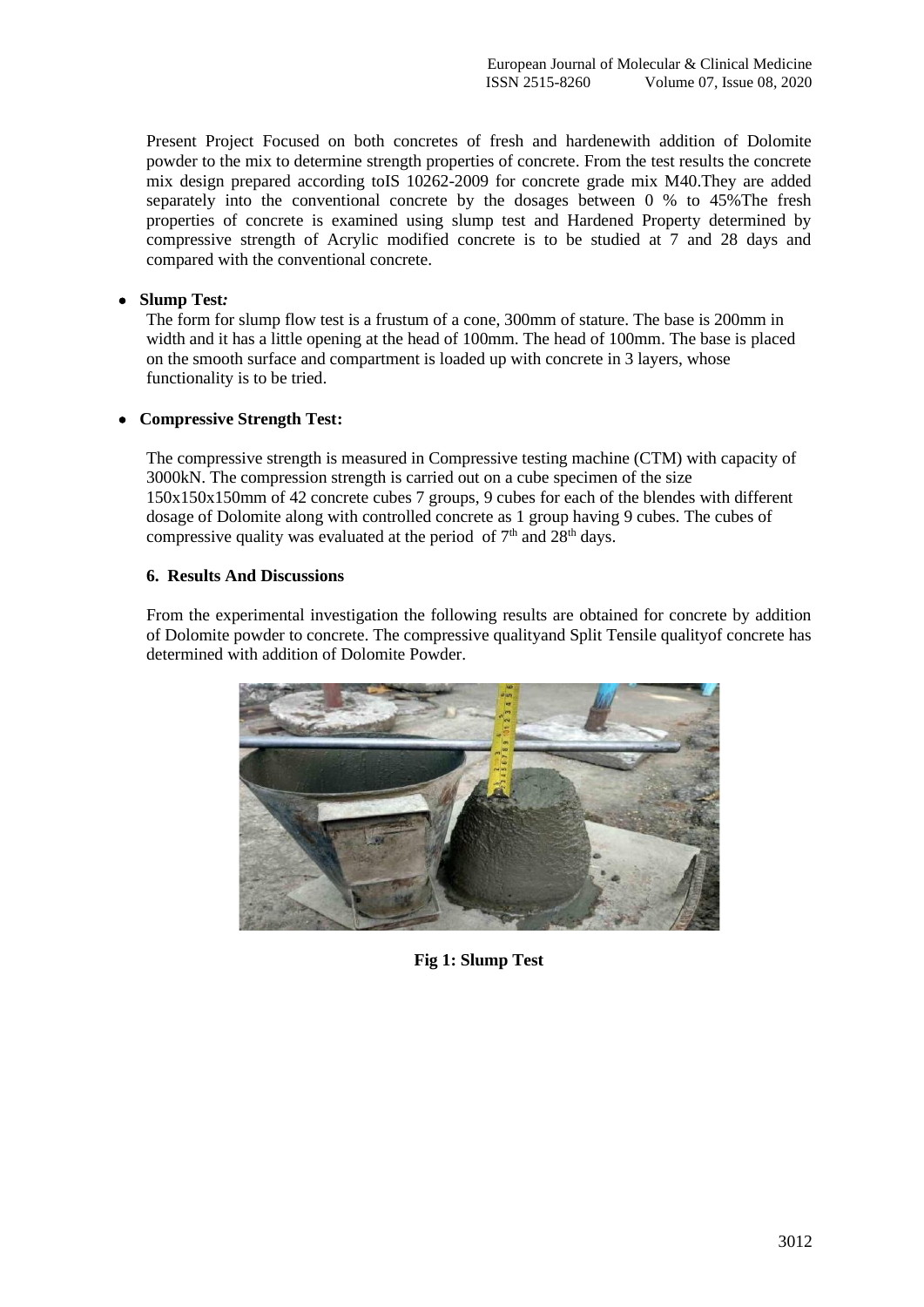

**Fig 2: Compressive strength Test**



**Fig 3: Graph of Slump value**



**Fig 4: Graph of Compressive strength**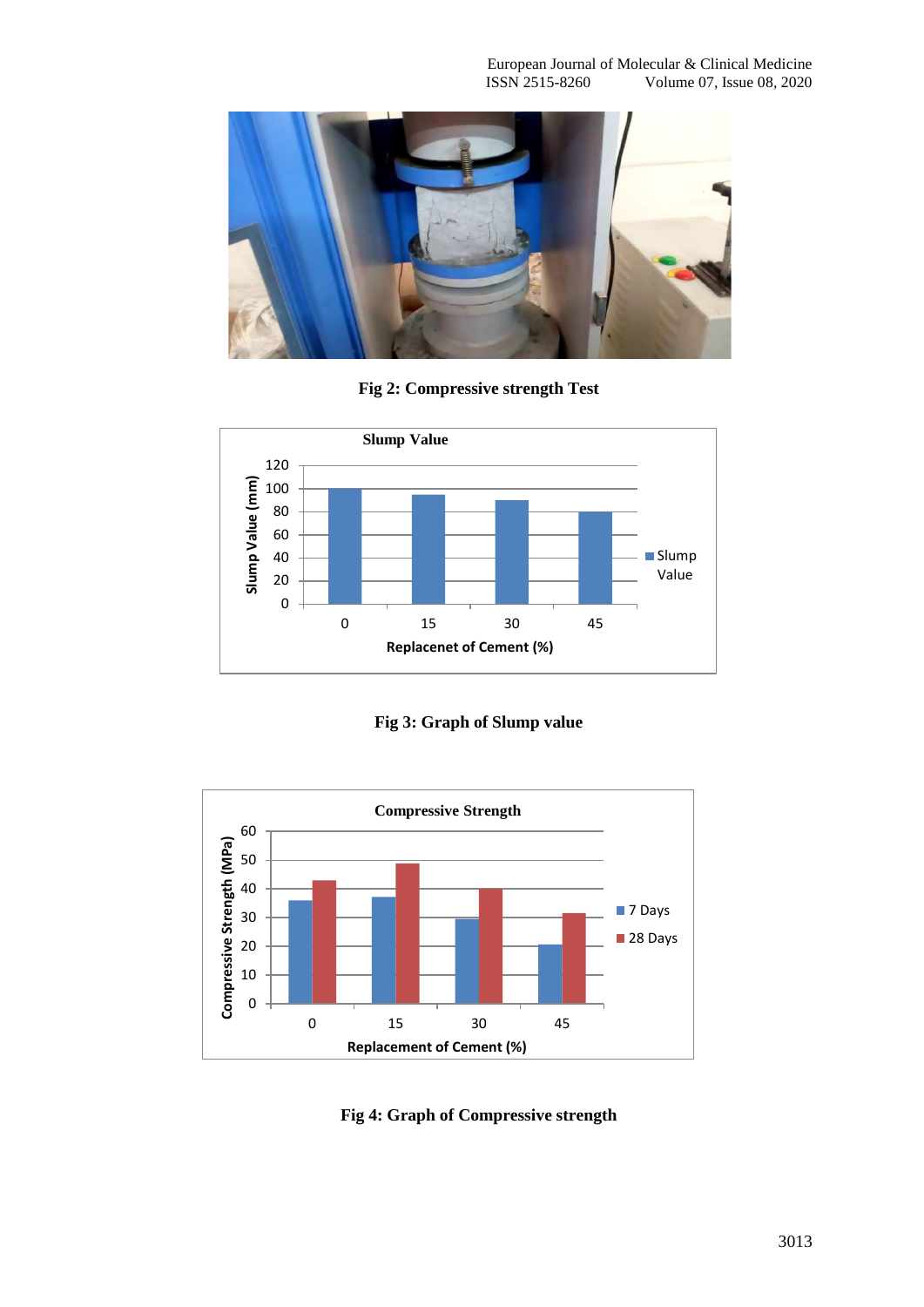

**Fig 5: Graph of Split tensile strength**

| Sl.No          | <b>Materials</b><br><b>Name</b> | Quantity | Unit |
|----------------|---------------------------------|----------|------|
| $\mathbf{1}$   | Cement                          | 362      | kg   |
| $\overline{2}$ | F A                             | 714.083  | kg   |
| 3              | C A 20mm                        | 856.8    | kg   |
| $\overline{4}$ | C A 12.5mm                      | 367.2    | kg   |
| 5              | Water                           | 165.269  | ltr  |
| 6              | Slump                           | 75-100   | mm   |
| 7              | W/C ratio                       | 0.42     |      |
| 8              | Proportion<br>ratio             | 1:2:3.5  |      |
| 9              | superplasticizer                | 4.12     | ltr  |

**Table 2: Test Results Details**

| S<br>$\mathbf n$<br>$\bf{o}$ | Grade<br>of<br><b>Concret</b><br>e | <b>Replace</b><br>ment<br>$\frac{0}{0}$<br>ofcement | <b>Slump</b><br>(mm) | Compressive<br>strength<br>(N/mm <sup>2</sup> ) |           | <b>Split</b><br><b>Tensile</b><br>strength<br>(N/mm <sup>2</sup> ) |          |
|------------------------------|------------------------------------|-----------------------------------------------------|----------------------|-------------------------------------------------|-----------|--------------------------------------------------------------------|----------|
|                              |                                    |                                                     |                      | <b>Days</b>                                     | 28<br>Day | п<br>Da                                                            | 28<br>Da |
|                              |                                    |                                                     |                      |                                                 | S         | <b>ys</b>                                                          | ys       |
|                              |                                    |                                                     | 100                  |                                                 | 42.       |                                                                    | 3.2      |
|                              |                                    | 0                                                   |                      | 35.9                                            | 90        | 2.1                                                                |          |
|                              | M40                                |                                                     |                      |                                                 |           | 8                                                                  |          |
| $\bigcirc$                   |                                    |                                                     | 95                   | 37.1                                            | 48.       | 2.7                                                                | 3.5      |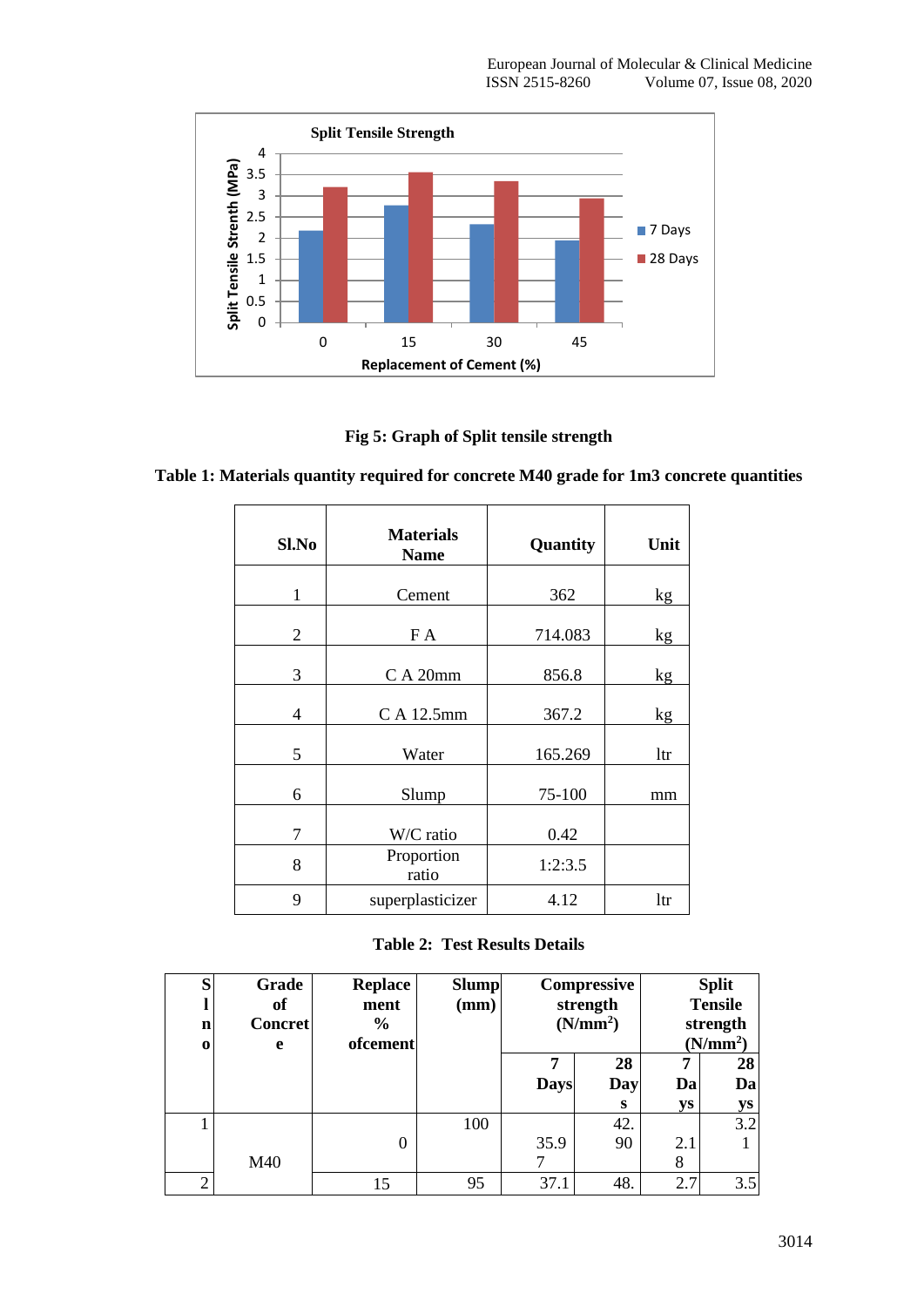|  |    |    |      | 89              |                                           |     |
|--|----|----|------|-----------------|-------------------------------------------|-----|
|  | 30 | 90 | 29.5 | 40.             | $\sim$ $\sim$<br>$\overline{\phantom{a}}$ | 3.3 |
|  |    |    |      | $\overline{00}$ |                                           |     |
|  |    | 80 | 20.6 | 31.             | 1.9                                       | 2.9 |
|  | 45 |    |      | 56              |                                           |     |

# **7. CONCLUSIONS**

Based on the results of the above experimental work, following conclusions were drawn:

- It is seen that, as increase in dosage of Dolomite Powder there is a Decrease in the slump value, as per the mix desing it ranges from 75 to 100mm
- It is observed that, as increase in dosage of Dolomite Powder there is a incremental in the Compression strength upto max of 15% & than decreases,when compare to normal concrete 30% of dolomite replacement is having closer strength value of 40 MPA as used when required, there by achieving economy and create pollution free environment hence we can use 15% replacement of dolomite when Normal strength concrete is achieved.
- Compressive strength For 15% dolomite replacement at  $&7<sup>th</sup>$  day  $& 28<sup>th</sup>$  Day is 37.14Mpa  $&$ 48.89MPa respectively.
- It is noticed that, as increase in dosage of DP there is a incremental in the Split tensile strength upto 15% replacement of cement. After that it decreases.
- Split Tensile strength For 15% of cement is replaced by dolomite Powder at  $7<sup>th</sup>$  Day  $\&$  28<sup>th</sup> Day is 2.78Mpa & 3.56Mpa respectively.
- The addition of 2% glass fibres for each replacement level of dolomite, the strength is quality examined.

# **REFERENCES**

- [1]Shaikh Mohtasim M.A "Replacement Of Cement With Dolomite" International Journal of Modern Trends in Engineering and Research (IJMTER) Volume: 5, Issue: 10, [October– 2018] ISSN (O):2349-9745, ISSN(P):2393-8161
- [2] Preethi G, Prince Arulraj G."Effect of Replacement of Cement with Dolomite Powder on the Mechanical Properties of Concrete" IJISET - International Journal of Innovative Science, Engineering & Technology, Vol. 2 Issue 4, April 2015. www.ijiset.com ISSN 2348-7968
- [3] J.Aswani, M. Indira, T.M. Jeyashree. " A Study on Effect of Crystalline Dolomite Silica as a Partial Replacement of Cement" International Journal On Engineering Technology and Sciences – IJETS™. ISSN(P): 2349-3968, ISSN (O): 2349-3976 Volume III, Issue III, March- 2016` .
- [4]A. Muthukumaran, V. Rajagopalan. " Experimental study on Partial Replacement of Sand with M-sand and Cement with Dolomite Powder in cement concrete "International Journal of Civil Engineering and Technology (IJCIET), Volume 8, Issue 6,June 2017,pp.1054-1060. http://www.iaeme.com/IJCIET/index.asp.
- [5]Pramod Dhamne1, Dr. P. B. Nagarnai "Experimental Investigation on Replacement of Cement in Concrete Partially by using Dolamite Powder" International Journal of Trend in Scientific Research and Development (IJTSRD) Volume: 3 | Issue: 3 | Mar-Apr 2019 Available Online: www.ijtsrd.com e-ISSN: 2456 - 6470
- [6]Athulya Sugathan,"Experimental Investigation on partial Replacement of Cement with dolomite powder " International Journal of Innovative Research in Science,Engineering and Technology. DOI:10.15680/IJIRSET.2017.0607041 12748 Website: www.ijirset.com Vol. 6, Issue 7, July 2017
- [7]Deepa Balakrishnan S., Paulose K.C. Cochin University of Science and Technology, Kochi, Kerala, (2013), " Workability and strength characteristics of self-compacting concrete containing fly ash and dolomite powder", AJER,Vol 2, pp 43-47